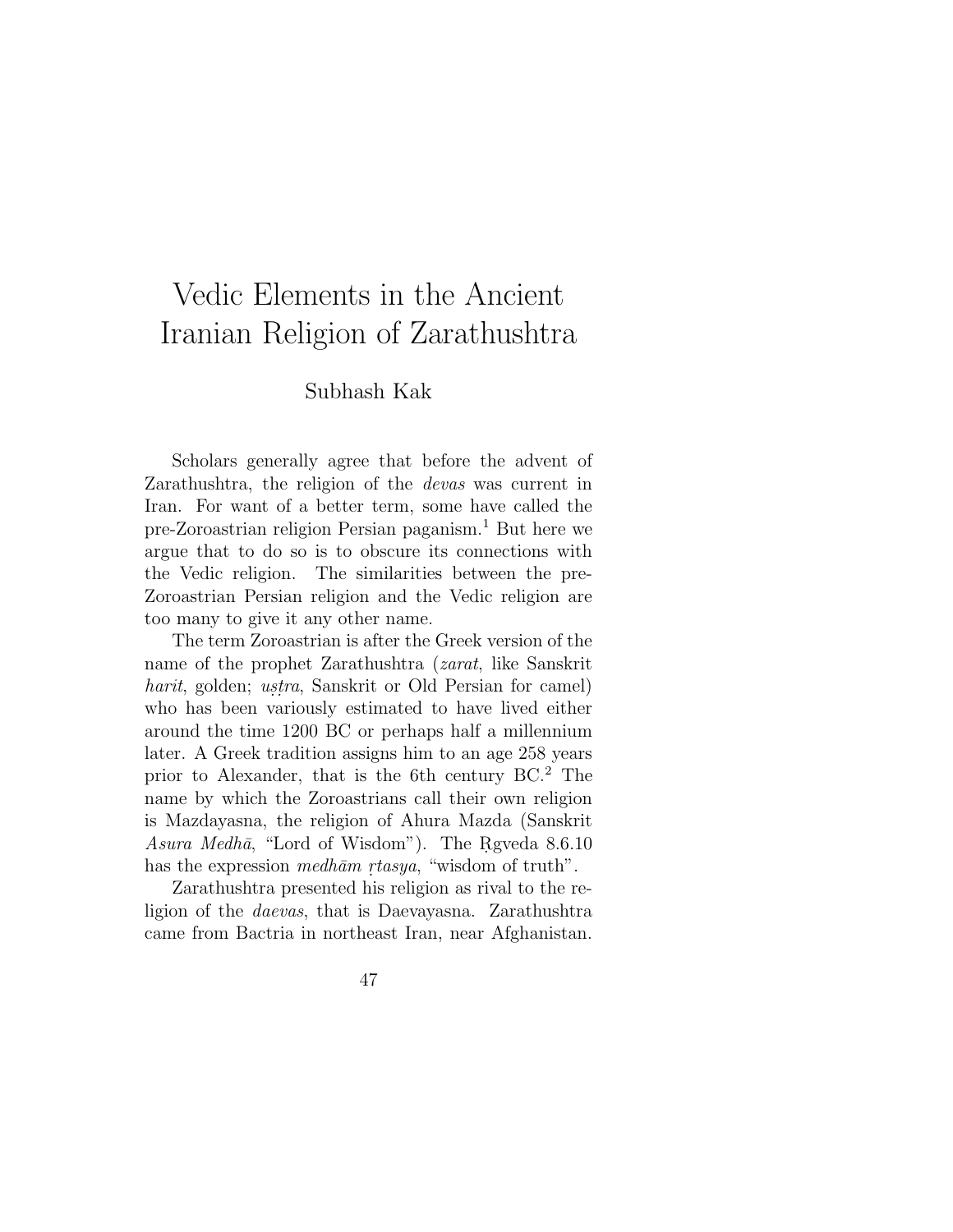The Avesta speaks of several lands that include the Sapta-Sindhu (Sindhu-Sarasvati region of North and Northwest India).

The scripture of the Zoroastrians is the Avesta. It includes the Yasna (Sanskrit  $yajna$ ) with the Gathas of Zarathushtra, Videvdat or Vendidad (Vi-daeva-dat, "anti-Daeva"), and Yašt (hymn), which are hymns for worship. During the Sasanian period the Avesta was translated into Pahlavi and this version is called Zend Avesta.

The Zoroastrians speak of mathra (Skt. mantra) as utterances that accompany meditation. Like the Vedic tripartite division of society, the Zoroastrians have the classes priests (zaotar), warriors (nar), and pasturers  $(v\bar{a}star).$ 

It has been assumed formerly that the daevas of the Mazda faith are the same as the Vedic devas and therefore Zarathushtra inverted the deva-asura dichotomy of the Vedic period. In reality, the situation is more complex and the Vedic and the Zarathushtrian systems are much less different than is generally supposed.

From Kashmir, which belongs square within the Vedic world, comes crucial evidence regarding a three-way division consisting of devas, asuras, and daevas. The scheme reflects the three-way division that is basic to Vedic thought. These three divisions in the outer realm are the earth, atmosphere, and the sun; in the inner world they are the body, breath ( $prāna$ ), and consciousness or  $\bar{a}t$ *man*. This tripartite classification is mirrored in the gunas of Indian thought: sattva, rajas, and tamas.

*Deva*, or *devata* (heavens, *sattva*): power related to understanding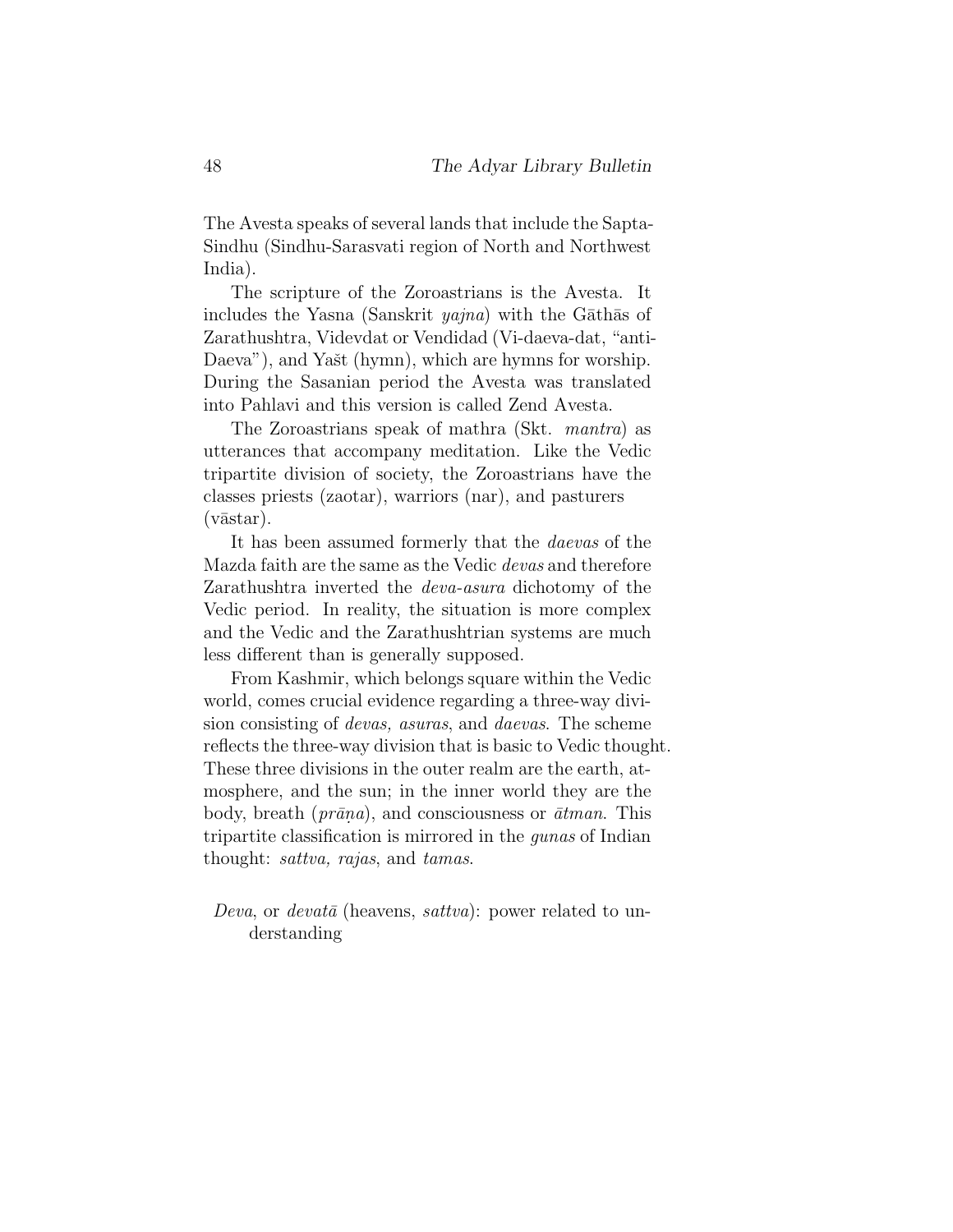Asura (atmosphere, rajas): power related to activity

Daeva (earth, body, tamas): power related to acquisitiveness

Kashmiri folklore has many tales where daevas are counterpoints to devas and asuras. Sometimes the term  $r\bar{a}ksasa$  is used as a synonym for *daeva*. This term  $r\bar{a}ksasa$ occurs very frequently in Sanskrit literature. The word raksas appears in the Rgveda, the Aitareya Brāhmana and other texts; it is also considered equivalent to Nirrti. The *rāks.asa* form of marriage is the violent seizure or rape of a girl after the defeat or destruction of her relatives.

It is entirely possible that the term daeva came into Kashmir late as a result of the immigration of Persians. If that were the case, the reason why it took root is because it served as a synonym for an existing idea. It is equally possible that the term has been current in Kashmir from ancient times and its usage there parallels that by Zarathushtra from the nearby Bactria. Further support for this view comes from the fact that the Kashmiri Hindus, who have remained isolated from any Persian immigrations of the last few centuries, follow many practices that are prescribed for Zoroastrians. These include the sacred thread for women (called *aetapan* in Kashmiri) and the sacred shirt (sadr).

The Vedic view of seeing the world in triple categories was in the later Purānic gloss simplified into dichotomies like that of *deva* versus *asura* (including  $r\bar{a}ksasa$ ). Zarathusthra made a similar simplification using the dichotomy of asura (including deva under the label yazata) and daeva. The *asuras* are the ground on which the *devas* emerge.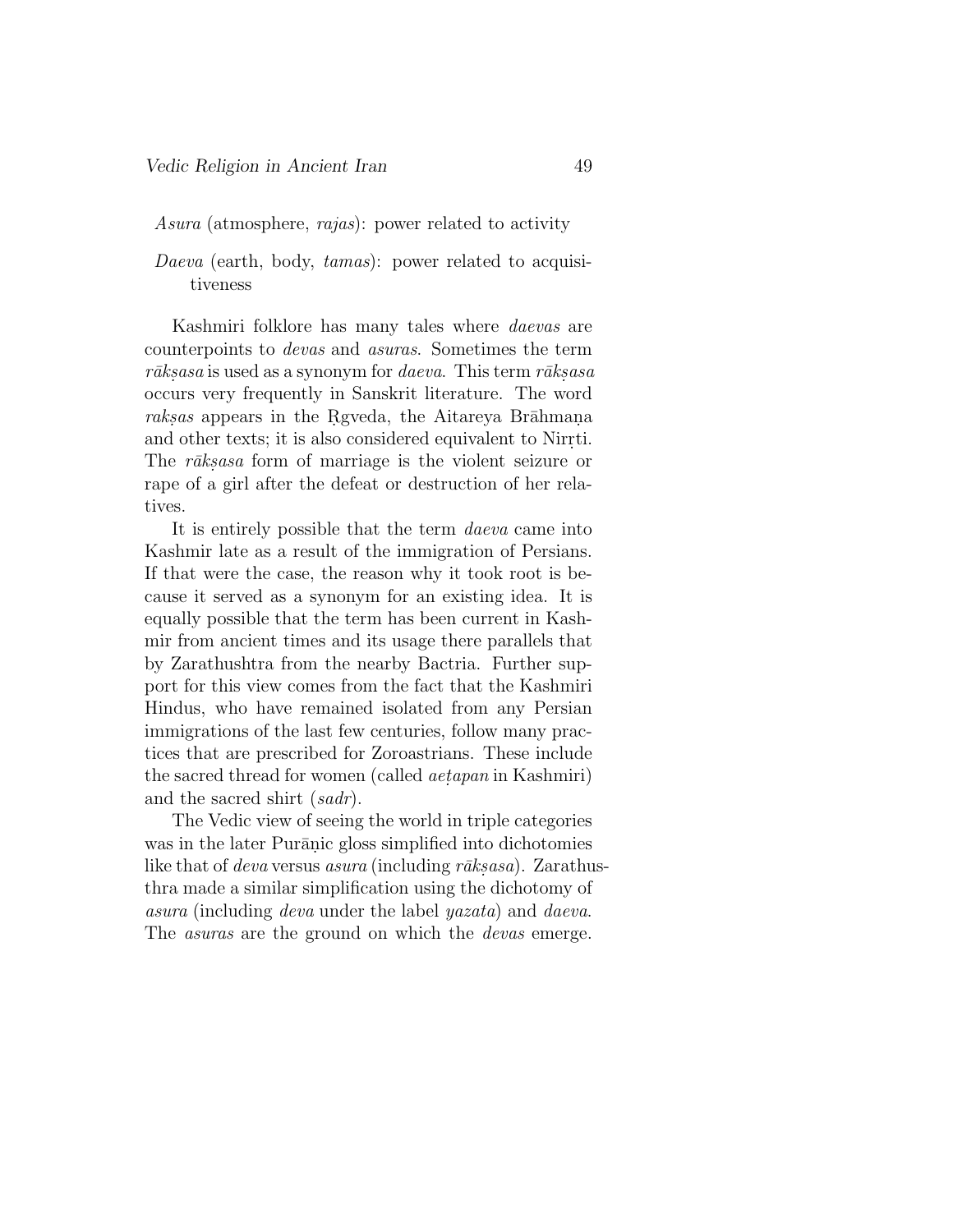The Zarathushtrian reduction is not particularly different from the Purānic.

In this essay, I summarize the general structural and nomenclatural similarities between the Zoroastrian and the Vedic systems. I hope to show that the Zoroastrian innovations on the prior Vedic system in Iran have parallels in the adaptations that were taking place in India in the Purānic period. But Zarathushtra's emphasis on a sharp dichotomy between good and evil gave rise to an aesthetic and an approach that was quite unique.

## The General System

Here is a list of divinities that are included by the Zoroastrians amongst the forces of the good where I provide the corresponding Sanskrit spelling within brackets:

#### The Great Lord:

The supreme God of the Zoroastrian faith is Ahura Mazda  $(Asura Medh\bar{a})$ . He is self-created, omniscient, omnipresent, holy, invisible, and beyond human conceptualization. In Yašt 1, Ahura Mazda proclaims:

My sixth name is understanding; my seventh is Intelligent One; my eighth name is Knowledge; my ninth is Endowed with Knowledge; my twentieth is Mazda (Wisdom). I am the Wise One; my name is the Wisest of the Wise.

This is reminiscent of Purusa in the Vedas. The Cosmic Purus aprojects on the three planes of the heavens, the sun, and the earth into the Visve Devah, Indra, and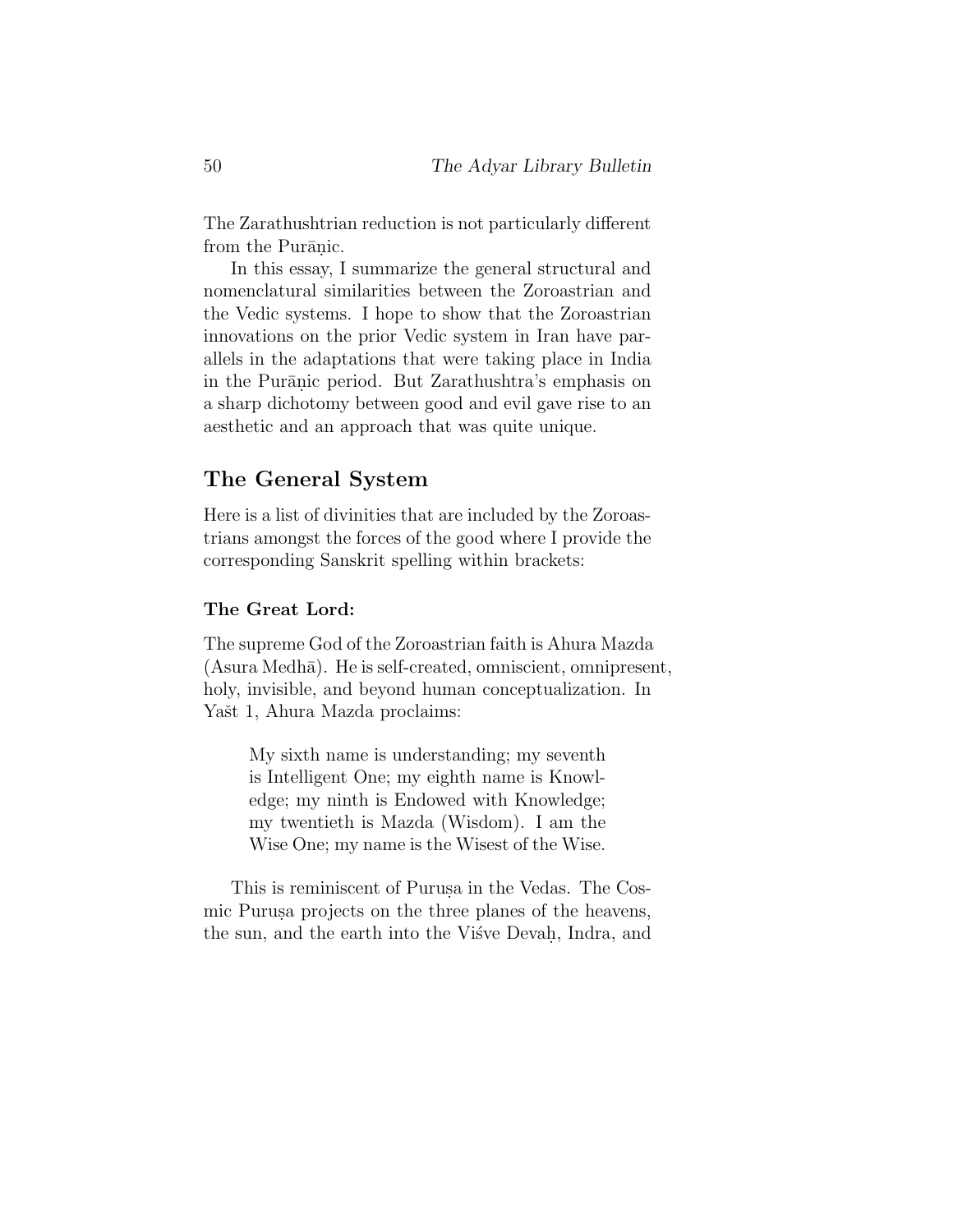Agni. Likewise, Ahura Mazda projects his power of good through the Amesha Spenta (Immortal Energy).

Vohu Manah (Vasu Manah, or Sumanas): Good Intention; Persian Bahman

Asha Vahishta (Rta Vasistha): Best Law; Ardvahisht

Kshathra Vairya (Ksatra Vairya): Heroic Dominion

Spenta Armaiti (Spanda Aramati): Bounteous Devotion

Haurvatat (Sārvatva): Wholeness

Amaratat (Amaratva): Immortality

The first three are conceived of as masculine beings, the last three as feminine. The division of the six Amesha Spentas in three classes, with masculine and feminine forms, appears to parallel the projection of the power of Purusa into divinities in the three planes of Mind, Law, and Kingship.

#### Common deities (Yazatas):

Many deities are identical in the Zoroastrian and the Vedic systems. Some can be recognized by noting the peculiar sound transformation in going from Sanskrit to Avestan such as aša obtained from r<sub>ta</sub>.

The Vedic deities are conceived within the framework of the bandhu between the astronomical, the terrestrial, and the physiological and the spiritual.<sup>3</sup> There seems to be a similar conception behind the Adorable Gods (Yajatas) since they include several stars such as the Pleiades, Sirius, and Vega.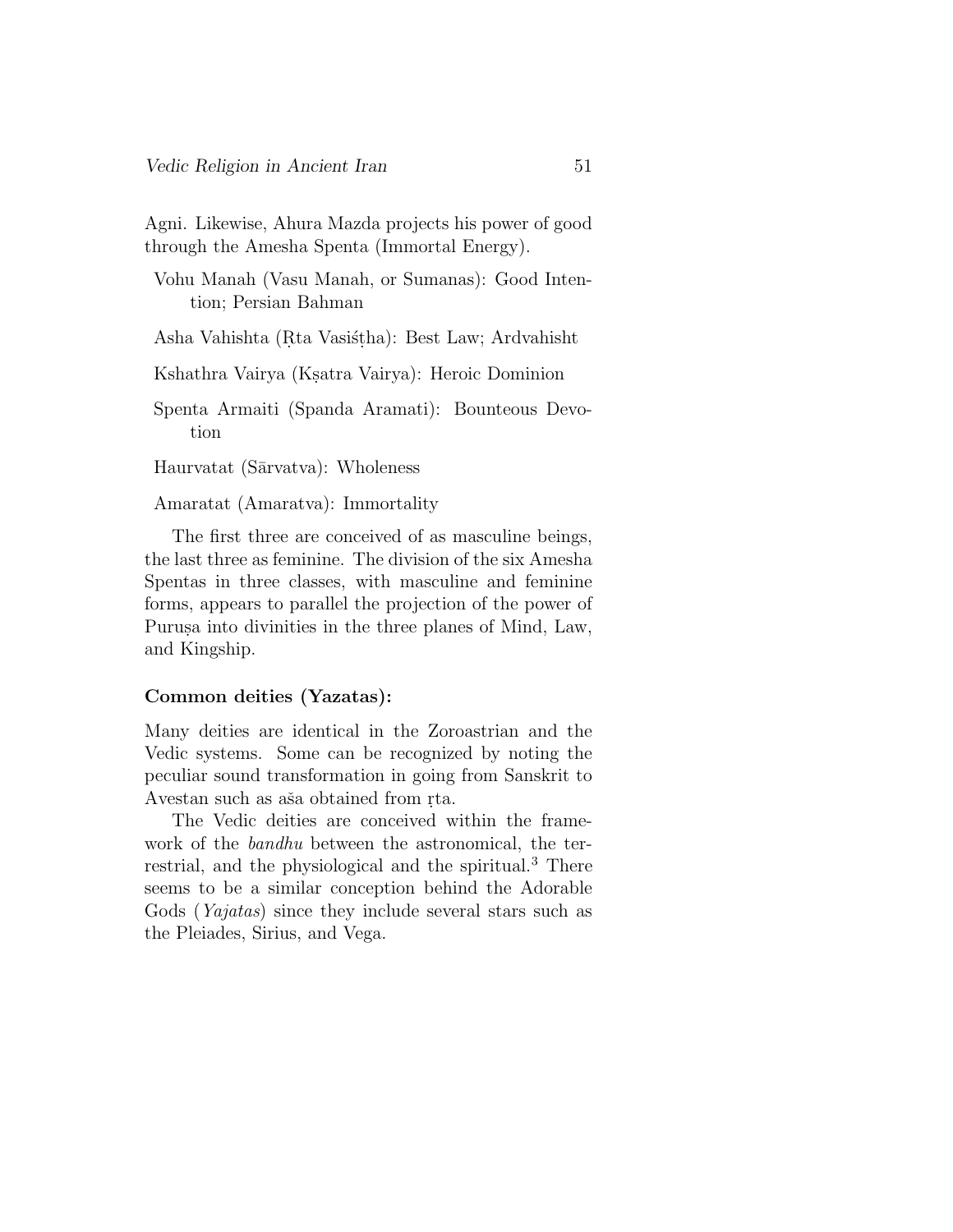- Airyaman (Aryaman): An  $\overline{A}$ ditya who appears together with Mitra. In Yašt 3, there is invocation to Airyamā išyo, the "Desirable Airyaman". Aryaman represents hospitality.
- $\bar{\rm A} {\rm pas}$  ( $\bar{\rm A} {\rm pah}$ ): Cosmic Waters;  $\bar{\rm A} {\rm b} \bar{\rm a} {\rm n}$
- Apam Napāt: Child of the Waters. The pre-Zoroastrian Varuna is still invoked in the yasna service as Apam Napāt.
- Aradvi Sūrā Anāhitā (Sarasvati Śūrā): also Harahvati and the goddess Anāhitā.
- Arštāt (Rta): Justice, Order
- Aši, Mazā-rayī (Mahā-rayī): Fortune, "treasure-laden"  $(Ya\text{st }17)$
- Asmān (Asman): Stony vault, Sky; seen in opposition to Zam, Earth.
- Atar (Atharvan): Agni
- Atharvan (Atharvan)
- Čistā (Śiṣṭā): Goddess of the Way, Mithra's companion  $(16th \text{ Yašt})$
- Daēnā: Religion, in later Persian Dēn, "Woman who can possess you". The word *daena* survives in Kashmiri and Punjabi.
- $D\bar{a}d\bar{a}r$  ( $D\bar{a}t\bar{a}$ ): Giver
- Gāv (Gauḥ): Cosmic Cow, Earth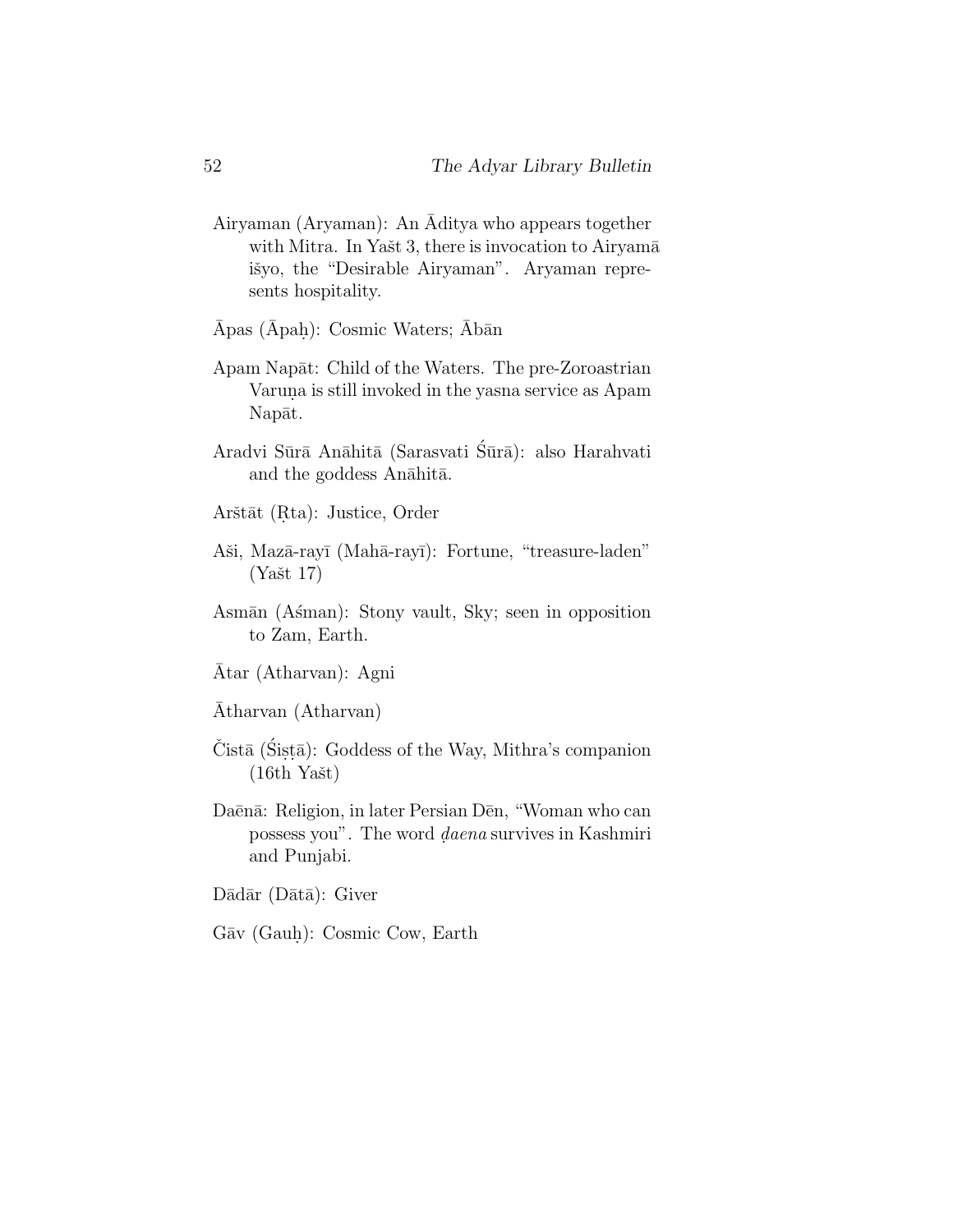Hvar (Svar) : Sun; in later Persian the prefix Khor as in Khordād (given by Sun)

 $\bar{I}$ ža (Id $\bar{a}$ /Il $\bar{a}$ ): Goddess of Sacrifice

- Mithra (Mitra), also Mihr. Seen in Rāman Khrāštra, "Rāma's Ksatra", Rāmarājya, in the Rām Yašt. Good V $\bar{a}y$  (V $\bar{a}yu$ ) is called R $\bar{a}m$  (signifying joy and peace).
- Sraoša (Brhas-pati): Companion of Mithra. In later Persia, as Sarōš or Siroos, he is the angel who mediates between God and man.
- Thworešta (Tvașțr): Fashioner
- Ushah (U $\delta\bar{a}$ ): The Goddess Dawn that makes self-illumination possible.
- Vād (Vāta): Wind

Vāyu, Vāy (Vāyu): Breath

Verethraghan (Vrtrahan): Indra as destroyer of the veil of ignorance (Vrtra) as in the Vedas  $=$  Persian Bahrām

Vivanhvant (Vivasvant): Sun

Yima (Yama); as in Jam or Jamshed (Yima Khšaeta, "Yima Radiant") deserted by Khvarnah (Suvarnah), Sun.

Mitra and Bhaga are two of the Adityas, names of the Sun, in the Vedas. The other  $\overline{A}$ dityas from a late list are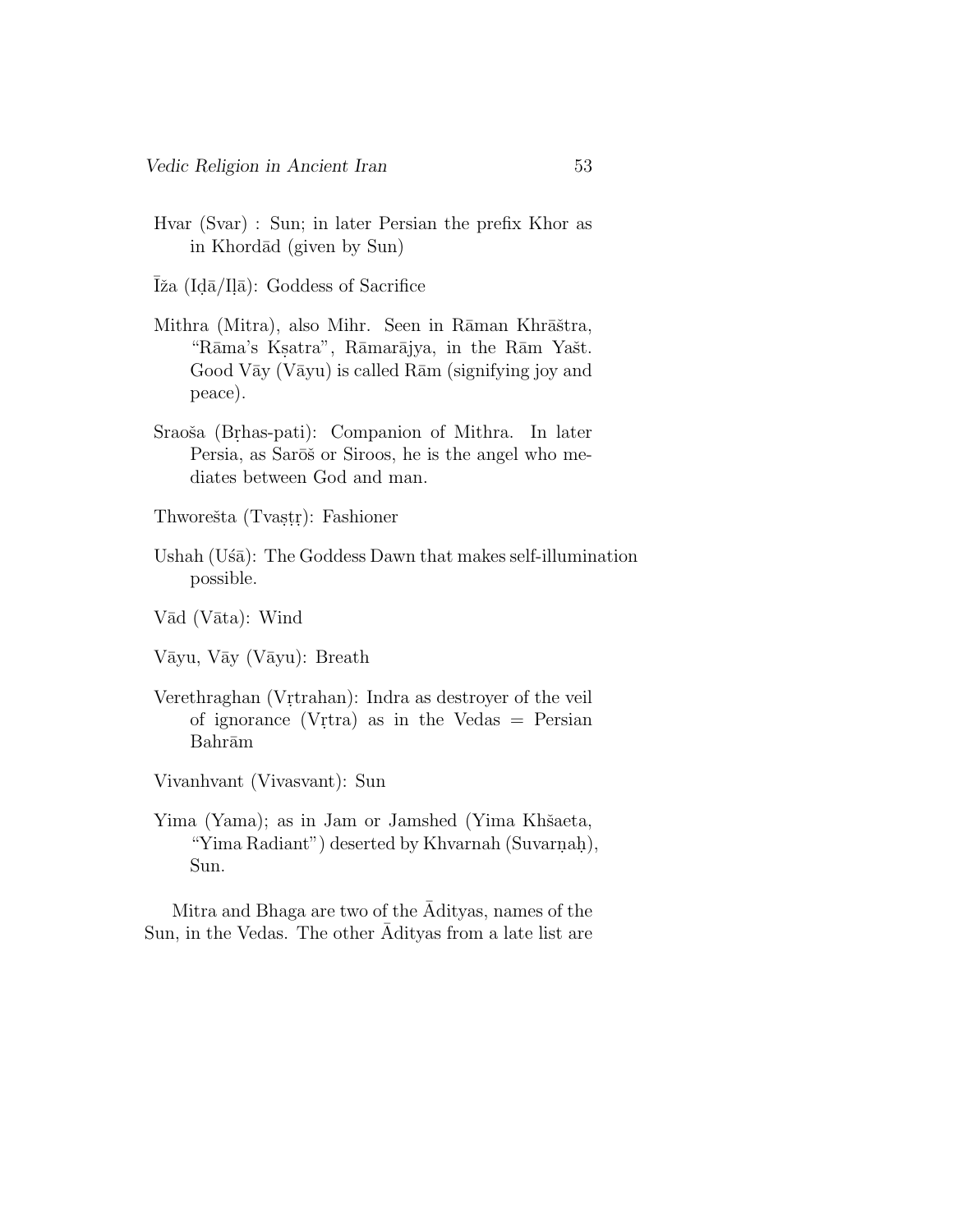Indra, Aryaman, Vivasvant, Visnu, Parjanya, Varuna, Dhātr, Pūsan, Amsu, and Tvastā.

Since Mitra and Varuna are *dvandva* partners in the Vedas, the omission of Varuna from the Zoroastrian lists indicates that Zarathushtra was from the borderlands of the Vedic world where the Vedic system was not fully in place. This would also explain the omission of divinities such as Visnu and Rudra.<sup>4</sup> Likewise, it explains why the names of the Pleiades (Krittikā in Sanskrit) are very different: Paoiryaēnī.

But since Varuna is mentioned in the Mitanni documents, it is clear that the pre-Zoroastrian religion in Iran included Varuna.

It is remarkable that Baga (Skt. Bhaga), the pre-Zoroastrian name of God in Iran, is not listed amongst the Yazatas. This omission may be a consequence of the adoption of a new divinity, Ahura Mazda, in place of the old one.

#### Common cultural concepts:

The Zoroastrian innovations did not change the basic Vedic character of the culture in Iran. The worship ritual remained unchanged as was the case with basic conceptions related to divinity and the place of man. In disease the Zoroastrians speak of Aēšma in place of Yaksmā.

Ameša (Amṛta): Immortal. The emphasis is on a state beyond time from which the phenomenal world emerges.

Arta (Rta): Asha; Cosmic Order

Aži (Ahi): Dragon. This is the dragon that covers truth.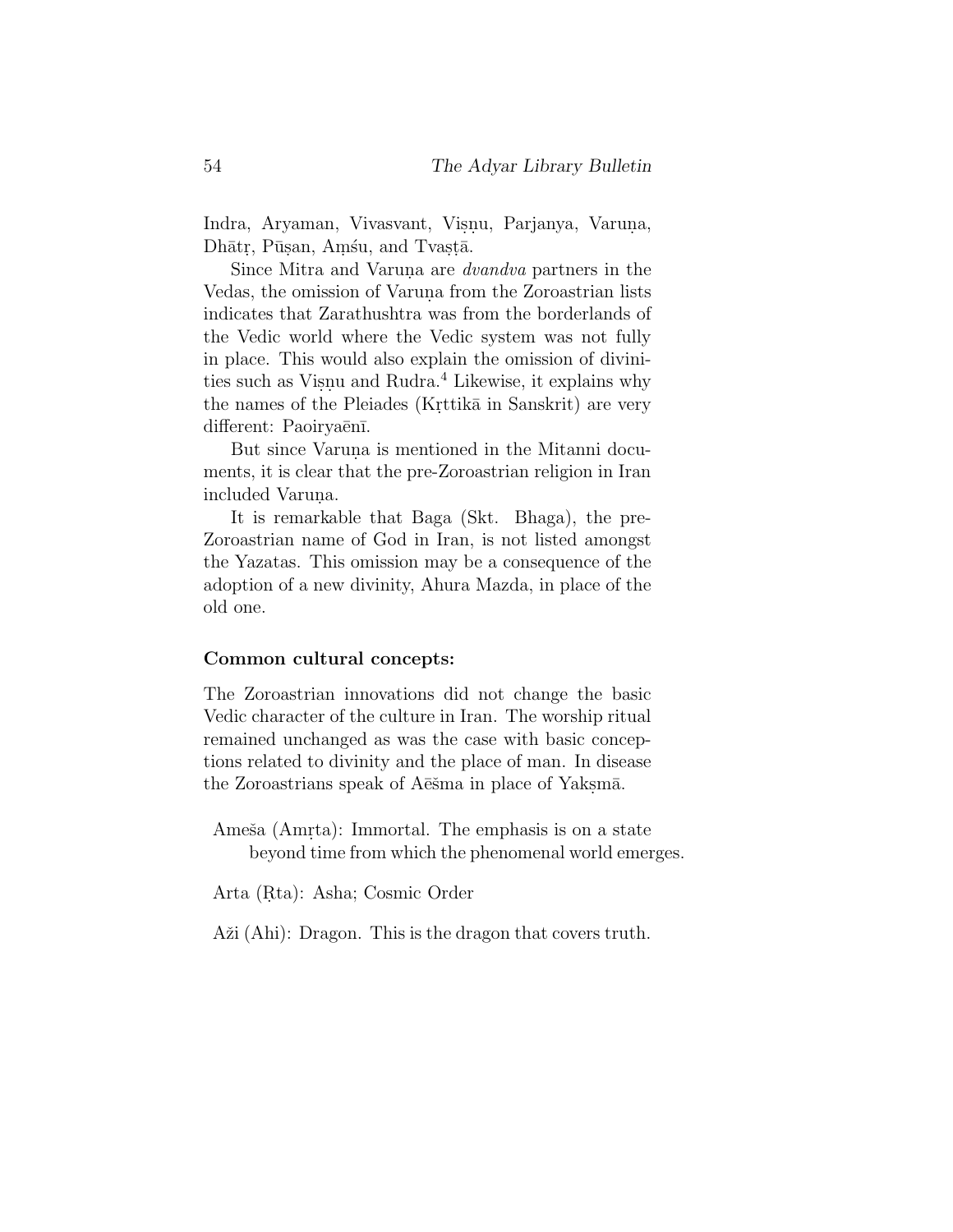Bāresman (Barhi): grass strewn on vedi

Druj (Druh): opposite of Asha, falsehood, anrta

Framāyišn (Yajamāna)

Frashasti (Prašasti)

Hamkar (Samskāra)

Haoma (Soma); Used in ritual

Humayi  $(Su+m\bar{a}y\bar{a})$ : good māyā

- Karapan (Krpan): Niggardliness, Zarathusthra is hostile to it
- Kav, Kay, Kavi (Kavi): Inspired seer

Mahal (Mahālaya)

Nāhn (Snāna): ritual bath

Pāvi (Pavitra): place to sacrifice

- Saena (Syena): the eagle; also Saena meregh (mrga), Simurgh
- Sogand (Saugandha): oath
- Urvar (urvar): the original plant or productive ground; later Persian ruvān, soul

Vāh, Vāh (Svāhā, Svāhā): Invocation at the fire ritual

Varah (Vrata): Vow

Yasna (Yajña); also Jashn; the act of worship; sacrifice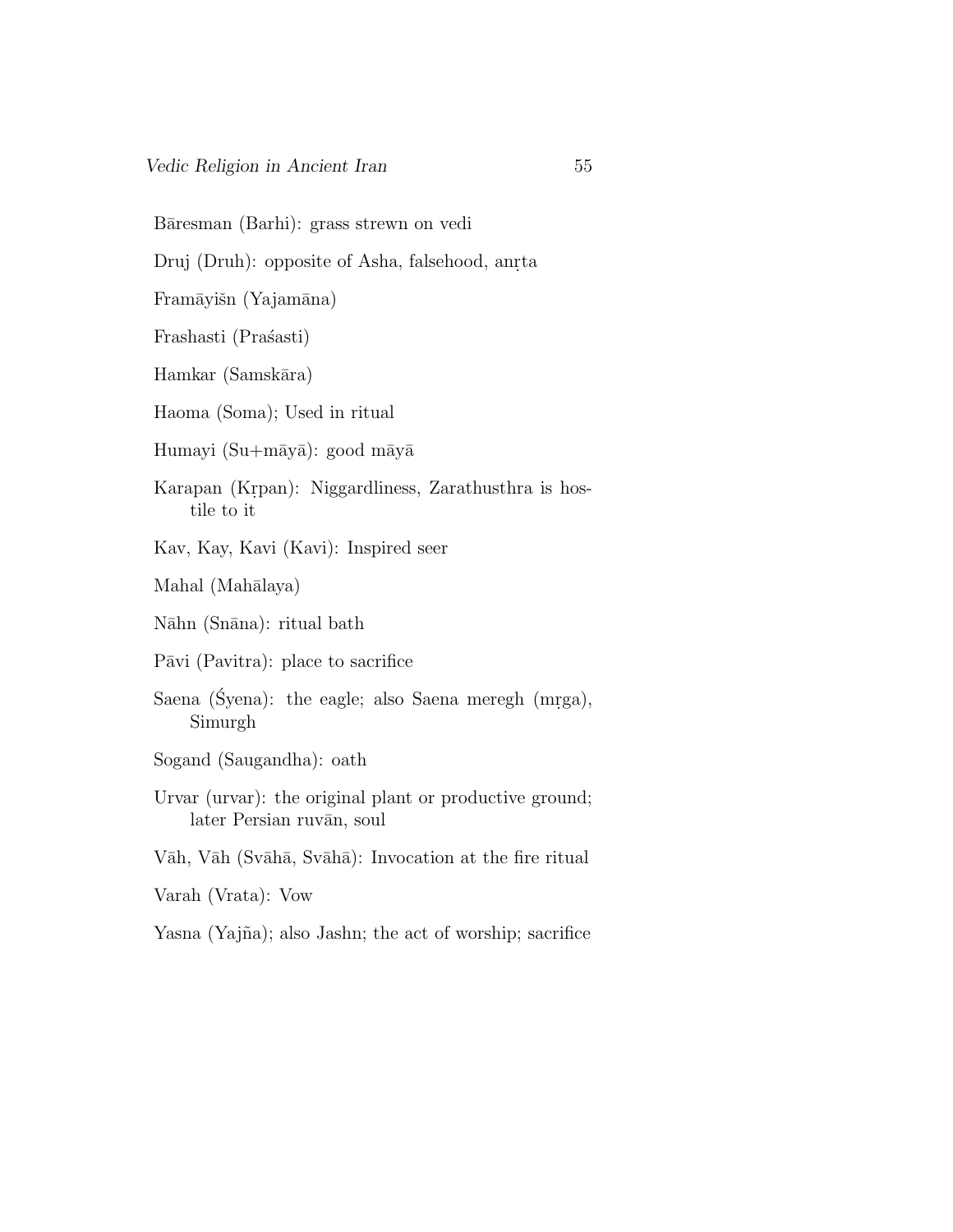Yatu (yātu): magic; jādu

Yima son of Vivanhvant (Yama son of Vivasvant)

Yazata (yajata); worthy of worship

 $Zaotar$  (hota): priest

Zaothra (Stotra): Worship

The struggle between the Arya and the Dasyu in the Vedas is paralleled by one between the  $\bar{A}$ rya and the Turya (Turks).

#### Five divinities in Yasna Haptanhaiti

Aši (Asī): Reward, called Mazā-rayi (Mahārayī)

Iš (Īśa): Enjoyment

 $\bar{A}$ zuiti ( $\bar{A}$ hūti): Plenty

Frasasti (Prašasti): Satisfaction

Pārandhi (Purandhi): Nourishment

Zarathushtra nowhere names the daevas born of Angra Mainyu (Pahlavi Ahriman, Hostile Spirit) but Middle Iranian books label Indar (Indra), Nanhaithya (Nāsatya), and Savol. These appear to be a personification of the acquisitive aspects of the devas. Confirmation of this idea comes from the fact that Vayu in the Zoroastrian view is said to have two aspects, one good and another harmful  $(zinake)$ . The good Indra, as Verethraghan (Vrtrahan), the destroyer of the veil of ignorance, is Yazata "worhty of worship."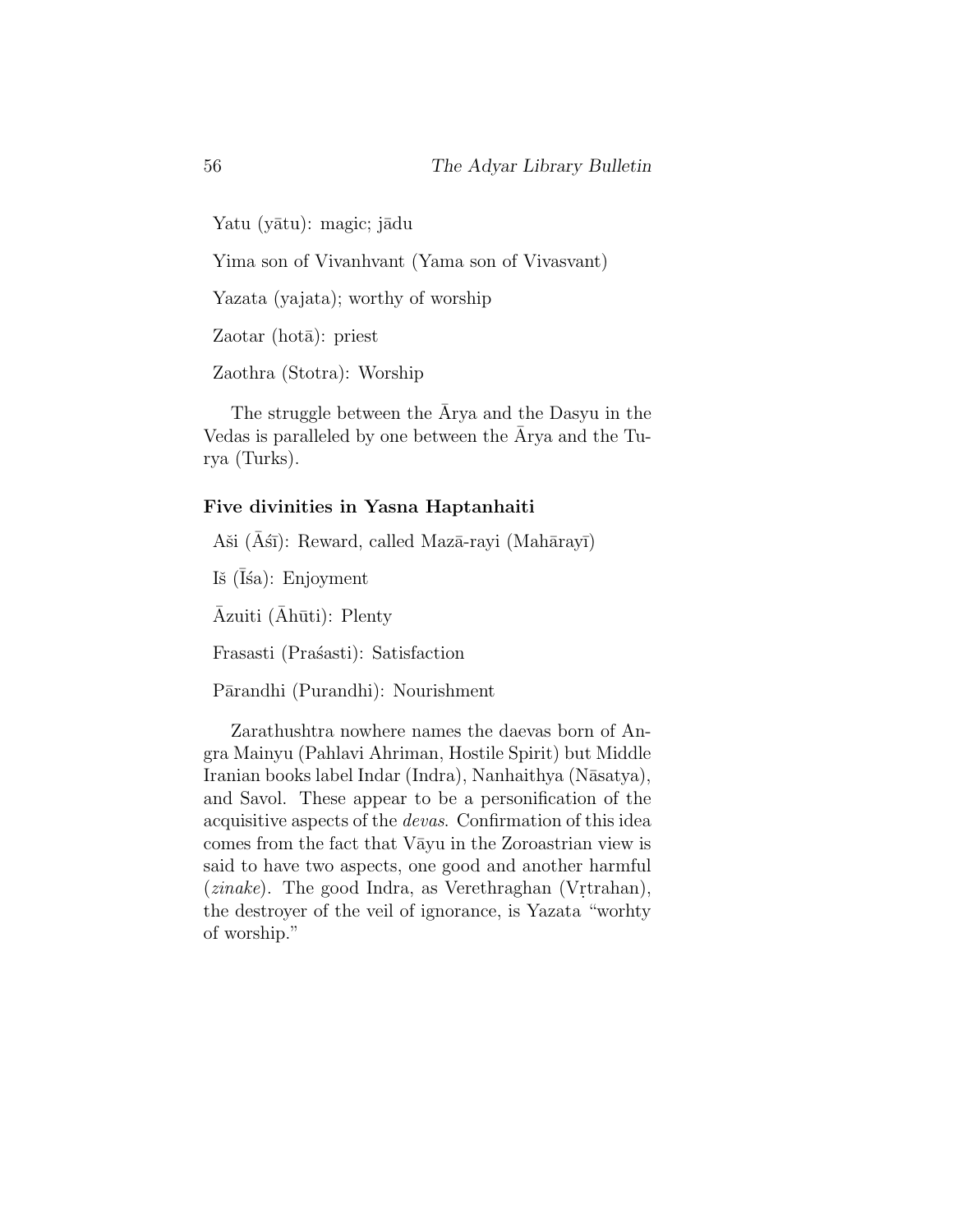## Further Parallels

The list of common deities and concepts will make it clear that the Zoroastrian system is essentially the same as the Vedic one. The presence of Indra in the list of the daevas seems to mirror the relegation of Indra that started in the Purānic times where instead of connecting to Svar through the intermediate region of which Indra is lord, a direct worship of the Great Lord (Visnu or Siva) was stressed. This innovation is not counter to the Vedic system since the triple division is a recursive order. The devas are a part of the good forces in the Zoroastrian system under the label of yazata (yajatra, the adoredones).

The Zoroasatrian mythology remembers the Vedic sages and heroes such as Kavi Sustravah (Kay Khosrau), Kavi Ušanas (Kay Us). The names Ksatra Vīrya (Shahriyar) and Suvarnah (Khwarrah, Farrah) help find the logic of late Persian names. The daeva in modern Persian are known as deev.

The commonality of the fire ritual is well known. Less known is the ritual of the nine-nights (barashnom i noshab) which is like the Indian ritual of the same name (navarātri). The No Roz occurs on the day of the spring equinox just as the festival of Indra.

Zarathushtra made a clear distinction between the good way (ashavant) and the false way (dregvant). The pre-Zoroastrian religion of Iran is clearly Vedic. Zarathushtra's innovation lay in his emphasis on the dichotomy of good and bad. But in details it retained the earlier structure of the Vedic divinities and their relationship as well as the central role of the fire ritual.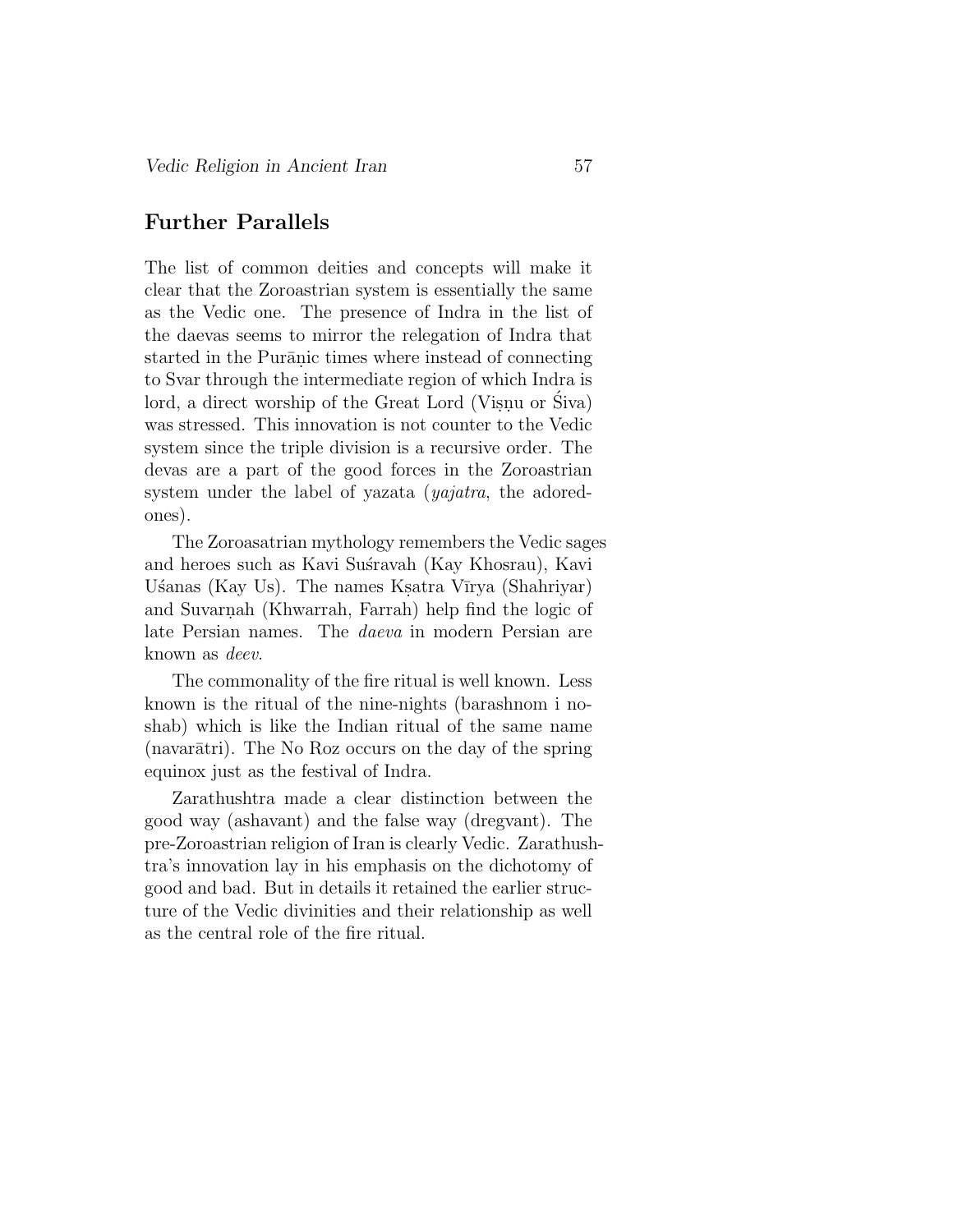#### Evolution, purity

The Pahlavi texts distinguish between the states related to the spirit and the body as menog (Skt. manas) and gētīg (Skt. gathita). The idea of Consciousness being primary is expressed in the theology as the creation first of menog and then getig. In the beginning both these are perfect but later due to "mixture" there is trouble. In general, evolution proceeds from the menog to the gētīg state. This is similar to the evolution from sattva to tamas.

The Pahlavi word for "confession" is patīt which is similar to *patita*, fallen. Purification is done by yoždāthra, ´suddhi.

Herodotus states that the "Persians built no temples, no altars, made no images or statues" (Herodotus 1.131- 2). Arrian in the Indica (7) says that Indians "did not build temples for the gods." To the outsider also, the two religions of the Persians and the Indians looked similar.

 $E$ lsewhere, I have summarized the evidence<sup>5</sup> regarding the presence of the Indian religion in West Asia in the second millennium BC. This spread appears with the Kassites in 1750 BC in Mesopotamia who worshiped Surva and later for centuries in the empire of the Vedic worshiping Mitanni. These ruling groups represented a minority in a population that spoke different languages. Other Vedic religion worshiping groups were undoubtedly in the intermediate region of Iran which itself consisted of several ethnic groups including the Elamite and the Turkic.

Zarathushtra brought a new element into the picture from the northeast. Linguistically, he happened to be "h" speaking in opposition to the Indic "s" speaking as in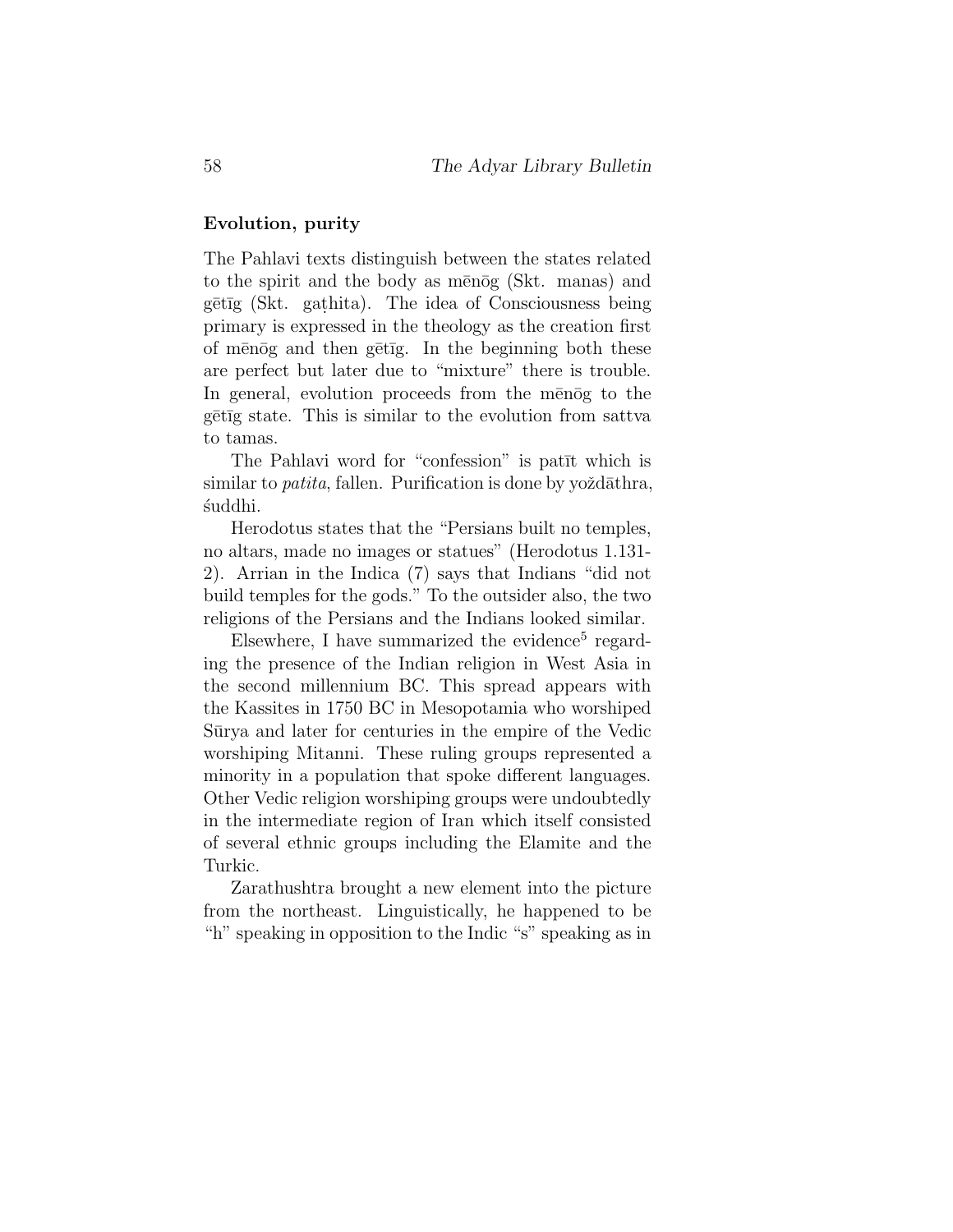haptah versus saptah for week, or hvar versus svar for the Sun. He also brought the categorization of good versus evil onto the framework to create a new structure which was to be influential in the shaping of the Judeo-Christian tradition.

The old Vedic religion survived for a pretty long time in corners of Iran. The evidence of the survival of the devas comes from the daiva-inscription of Khshayarshan (Xerxes) (ruled 486-465 BC) in which the revolt by the daiva worshipers in West Iran is directly mentioned.

Scholars generally take the use of *daiva* in the inscription as a misprint for daeva. Whether that is true or not, the inscription does point to the presence of diverse beliefs within the region during the middle of the first millennium BC. Furthermore, the presence of the Mitanni does support the notion of the daiva worshipers to the West of the Iranians.

## Concluding Remarks

The extensive spread of the Vedic religion in Iran prior to Zarathushtra explains how the Zoroastrian "reform" left the basic system unchanged. The similarities in the ritual offering made by the Zoroastrians and the Hindus are well known. These offerings include the milk, water, the sap of plants, cakes of rice or wheat, fruit and vegetables, butter.

The spread of the Vedic system also explains how the Mitannis<sup>6</sup>, as an Indic-name using ruling minority, remained connected to their Vedic traditions. They were neighbours to the pre-Zoroastrian Vedic Iran and thus they should not be seen as an isolated group.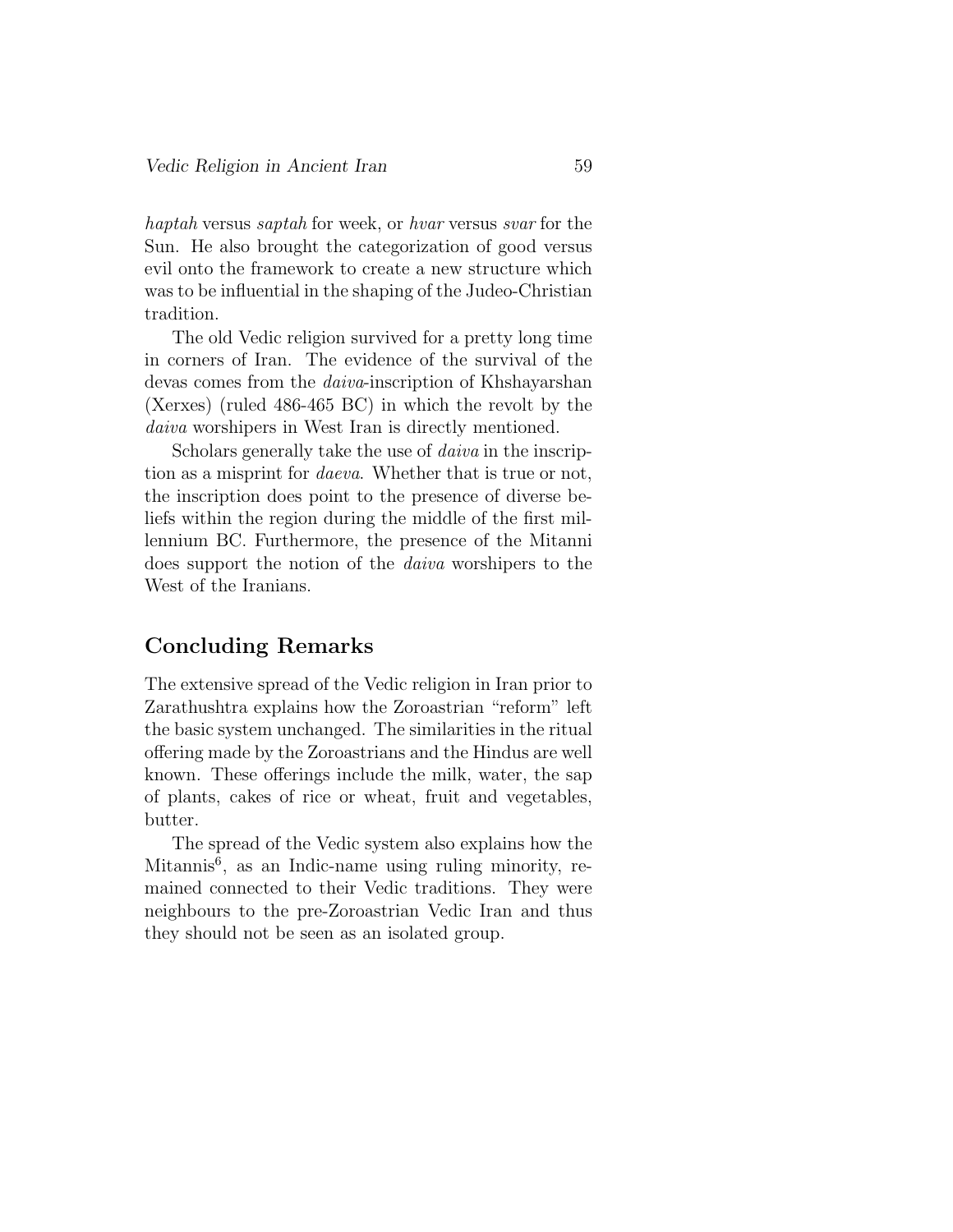The chronological framework presented by the parallels between the Zoroastrian and the Vedic systems is in consonance with the idea that the Vedic people have been in India since at least 5000 BC, as confirmed by the astronomical references in the Vedic texts and the absence of archaeological evidence regarding influx of people into India after that time<sup>7</sup>. The Purānas speak of the Vedic people in Jambudvīpa and beyond the Himalayas in the north in Uttara-Kuru. It appears that subsequent to the collapse of the Sarasvati-river based economy around 1900 BC, groups of Indians moved West and that might have been responsible for the Aryanization of Iran if it wasn't Aryanized earlier. This movement seems to be correlated with the presence of the Indic Kassites and the Mitannis in West Asia.<sup>8</sup>

In such a scenario, the Uttara-Kuru tribes, who were a part of the larger Vedic world, may have pushed Westwards in a process that must have continued for millennia and taken myths from the Indic region to Europe. This was not a process of invasions but rather a complex process with some migration and some cultural diffusion. One should note that about 10,000 years ago most of northern Europe was under ice in the last Ice Age and the inhabitants of ice-free southern Europe were speakers of non-Indo-European languages such as the Basque, Etruscan and Finnish of later times. To the extent the Uttara-Kuru tribes moved West, they must have intermarried with local populations to emerge as different European tribes.

The divergence in the names of the stars, which were central to the Vedic ritual, suggests that there existed variation in the traditions, reflecting local custom and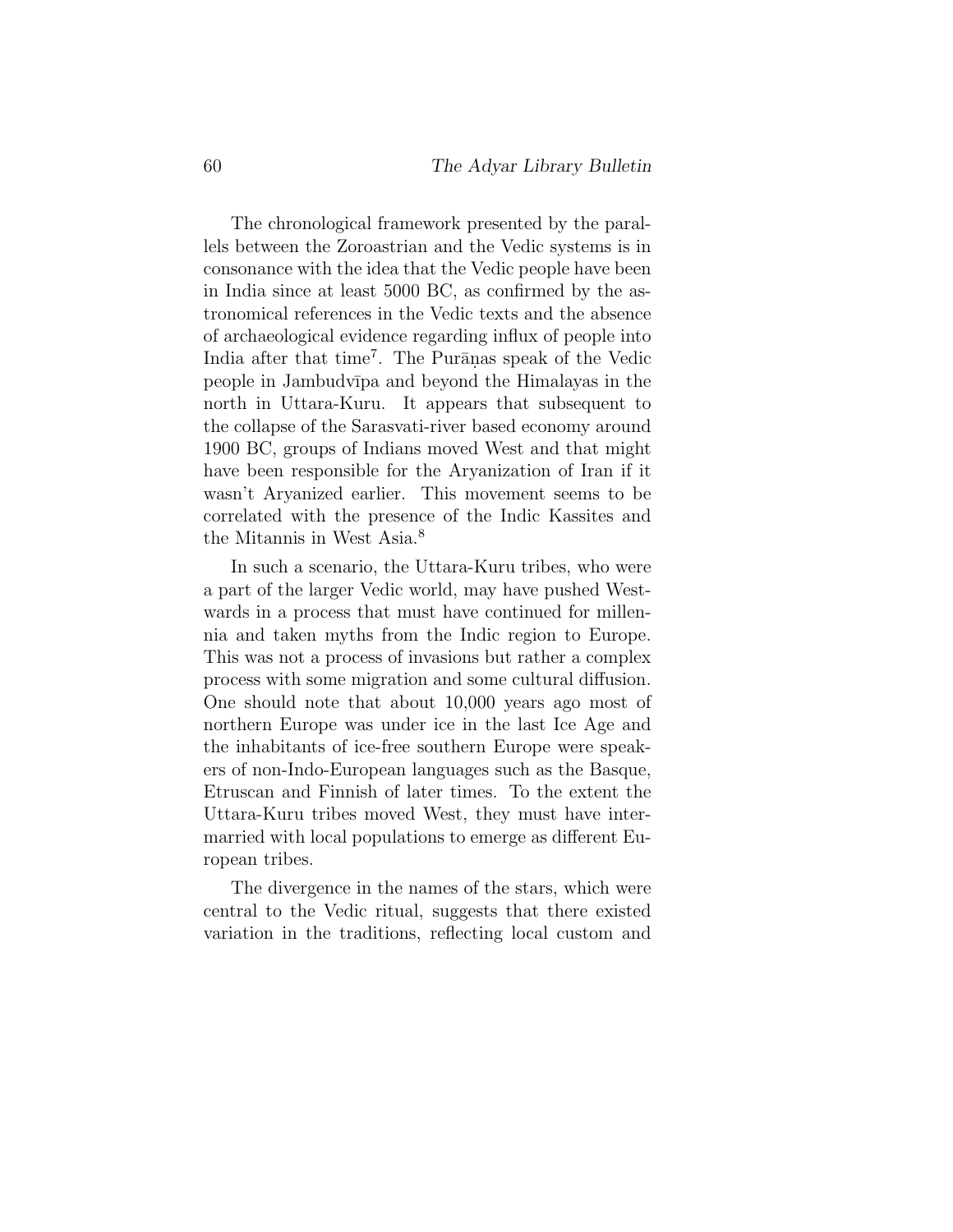influence of other cultures.

If the date of Zarathushtra being 258 years before Alexander is correct, then the syntheses of Zarathushtra and the Buddha, one extolling wisdom  $(medh\bar{a})$  and the other intelligence (buddhi), occurred at almost the same period. The use of temples is late in the Zoroastrian and the Hindu traditions and it may have been a response to the popularity of the Buddha image and the sangha that administered it.

Unfortunately, Avestan and later Zoroastrian studies have not made use of fieldwork of social customs in Kashmir and Punjab. It is my hope that research done on parallels in India and also on the Vedic religion prior to the coming of Zarathushtra will be most useful. The understanding of the Zoroastrian religion would benefit from a systematic comparison with the Vedic texts and by considering the Sanskrit etymologies of the Avestan words.

## Notes

- 1. Boyce, 1975, 2001. In the Gathas, Zarathushtra uses the imagery of the cow repeatedly, without reference to the plough or tilling of the soil. This has been taken to imply a pastoral life-style. This inference by Boyce and other scholars before her is in error since the usual meaning of the term gauh. in the Vedas and the Avesta is "Earth". In fact, farming was introduced in Central Asia as early as the 5th millennium BC and the idea of pastoralism in Zarathushtra's age on this argument is wrong.
- 2. Ernst Herzfeld in his Zoroaster and His World has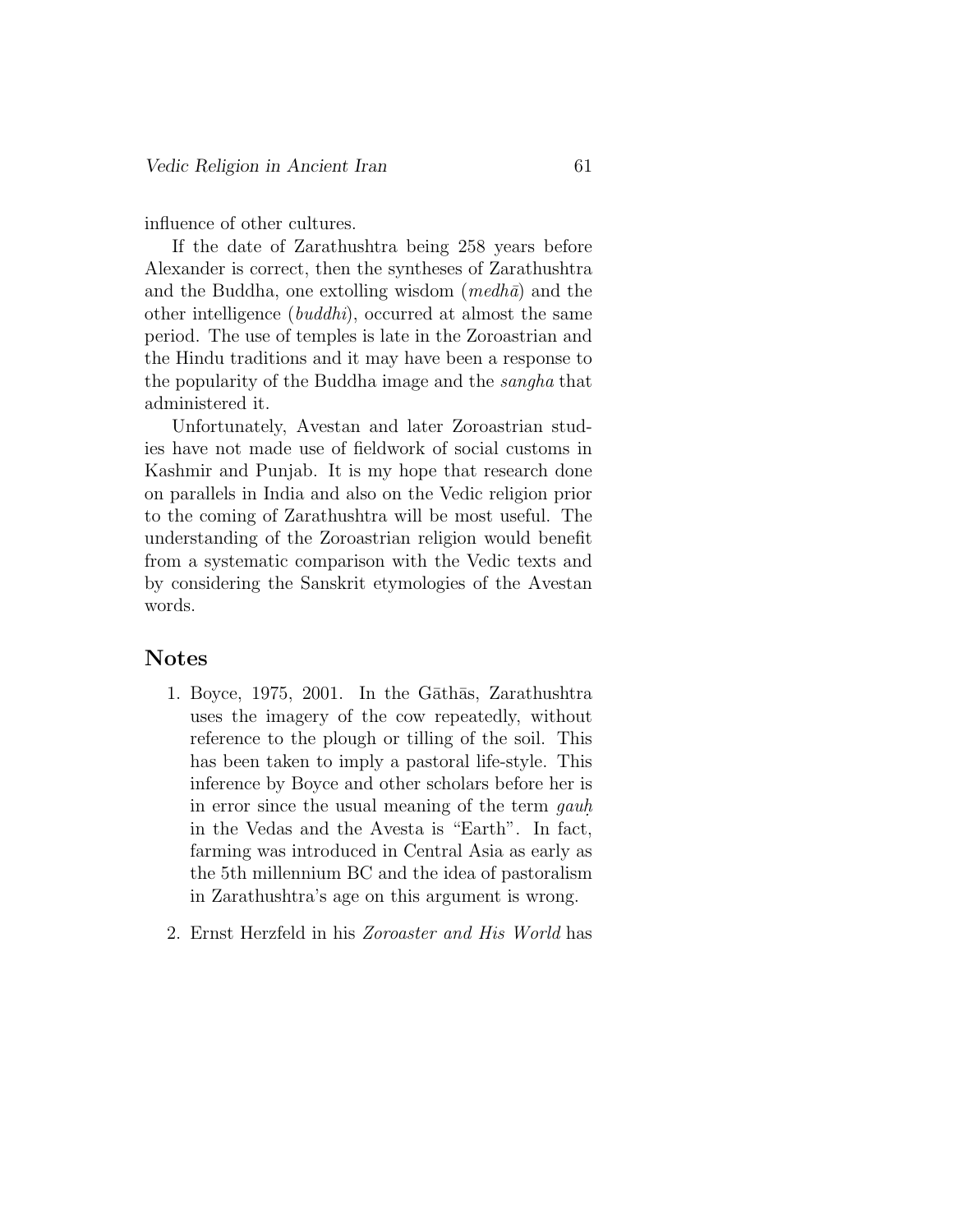argued for the later date in contrast to the earlier date by Mary Boyce in her History of Zoroastrianism. In my judgment, Herzfeld's arguments are stronger.

- 3. See Kak, 2000, for the astronomical bandhu that illuminate the origin of divinities.
- 4. It should be noted that the names in themselves are not as significant as the structure of the system.
- 5. Kak, Akhenaten, Sürya, and the Rqveda, 2003.
- 6. Kak, op cit.
- 7. See Kak, 2000 and Kazanas, 1999, 2001, 2002 for astronomical and other reasons for the presence of the Vedic people in India at an early date.
- 8. The idea of a proto-Indoaryan Iran which led to the later Indic (Burrow, 1973) does not square with the facts related to Middle Indic names amongst the Mitanni and the Nuzi (Dumont, 1947). Likewise, it doesn't explain the presence of yahvah in the Rgveda (Kak, 2003), or the distribution of the R. gvedic deities in several parts of the world (Kazanas, 2001).

### References

- M. Boyce, 1975. A History of Zoroastrianism. E.J. Brill, Leiden.
- M. Boyce, 2001. Zoroastrians. Routledge, London.